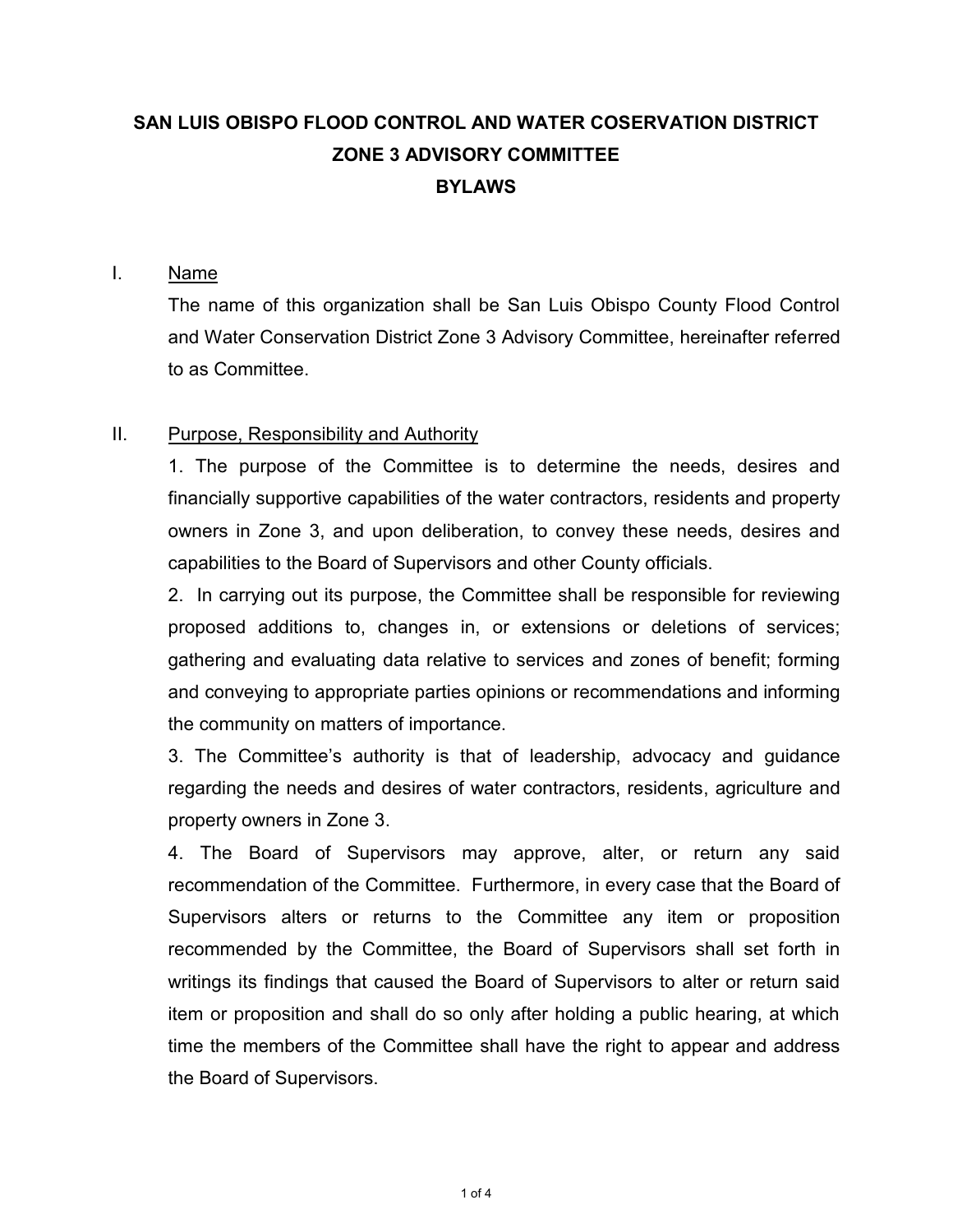#### III. Membership

1. The Committee shall consist of one representative from each water contractor; one representative from agriculture, and one member at large.

 2. There shall also be an alternate member for each representative, authorized to serve in his absence, selected in the same manner as the representative.

3. Membership is by appointment by the Board of Supervisors.

## IV. Term of Membership

1. Membership shall be at the pleasure of the agency or the group being represented and confirmed by the Board of Supervisors.

2. The term for the agriculture and at large representatives shall be four (4) years, and shall be appointed at staggered 2 (two) year intervals. However, there are no term limits for any member.

 3. If a representative or an alternate is not present at three consecutive meetings, the agency that he represents will be requested to nominate a new representative for the Board of Supervisors to consider appointing a replacement.

## V. Officers

1. Members of the Committee shall, at the first meeting each fiscal year, rotate the position of Chairman and Vice-Chairman, who will serve 12-month terms, in the following order – City of Arroyo Grande, City of Grover Beach, City of Pismo Beach, Oceano CSD, CSA 12, agriculture member and at large member. The Vice-Chair shall start with the City of Grover Beach. Any member can elect to skip their term as Chairman or Vice-Chairman.

2. The Secretary duties will be handled by staff of the County Public Works Department.

## VI. Meetings

1. Regular meetings shall be held bimonthly on the third Thursday of the month. More frequent meetings or special meetings or changes in meeting dates shall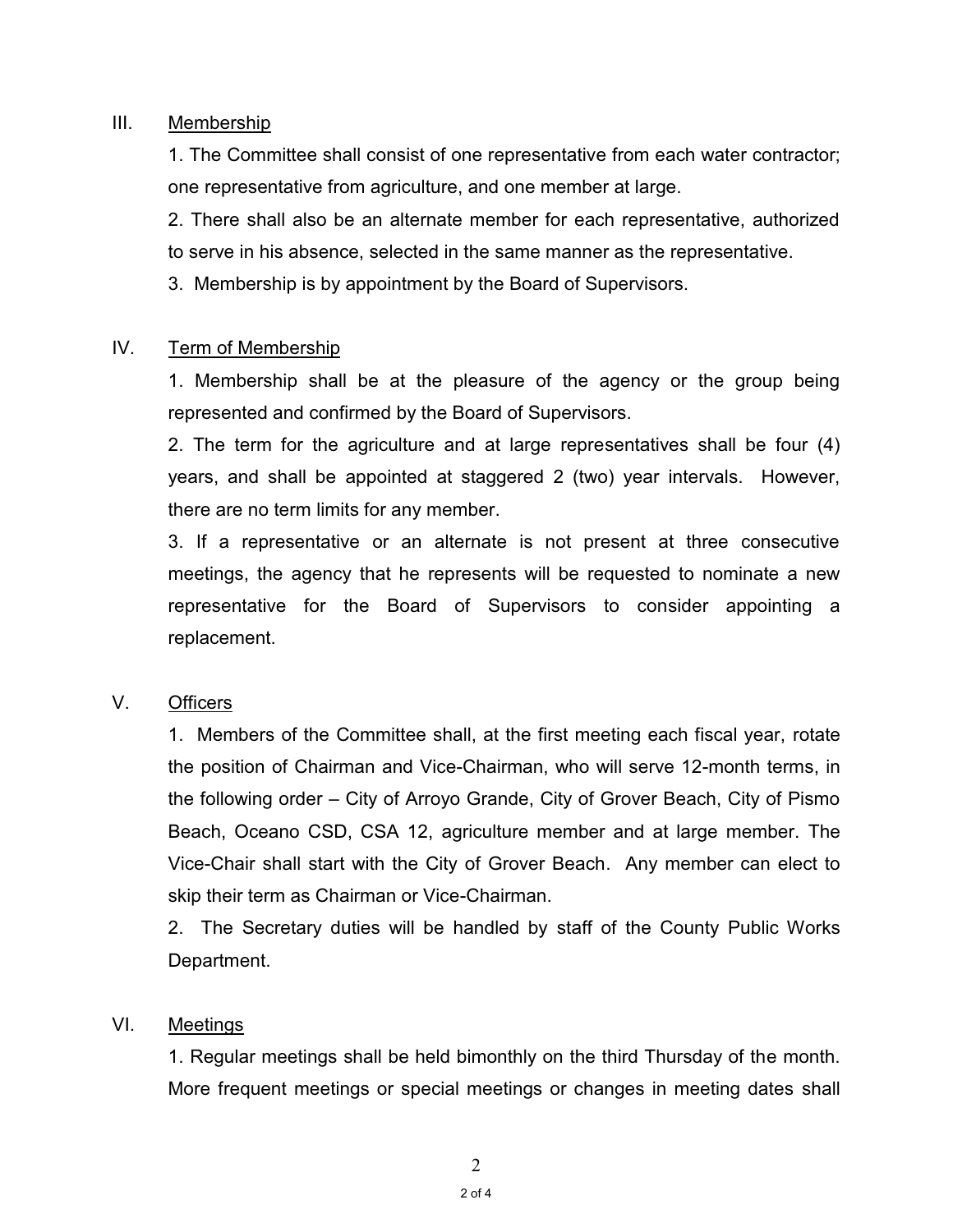be deemed necessary by either the Chairman, Vice-Chairman, or at the request of two or more members. Notification of Special Meetings shall be written or be given orally by telephone or in person a minimum of 24 hours in advance of the special meeting. If all members are present at a meeting when the special meeting is scheduled, then written notification will not be necessary. Meeting location shall be determined by the Committee.

#### VII. Meeting Conduct

 1. The Chairman shall preside at all meetings. In the absence of Chairman, the Vice-Chairman will preside.

2. All meetings shall be open to the public.

3. Four members shall constitute a quorum.

4. In the absence of specific rule or procedure, Roberts Rules of Order, Revised, shall be followed.

### VIII. Revisions, Deletions and Additions

1. Proposed revisions to, deletions of, and additions to these bylaws shall be submitted to the Committee at least one meeting in advance of voting. An exception to this shall prevail where the sentiment to accept the change is unanimous. In all other cases, simple majority vote shall decide.

 2. Changes shall become effective upon receiving a favorable vote and the Board of Supervisors' approval.

 3. The initial set of bylaws and all adopted revisions, deletions, and changes shall be subject to the approval of the County Board of Supervisors.

## IX. Minutes and Other Records of Business

 1. The Secretary shall keep notes of all meetings and be responsible for correspondence, files, and other matters normally associated with the office.

2. A recording will be made of all meetings. These recordings will be kept on file in the County Public Works Department's office, or their delegate, for a period of one year.